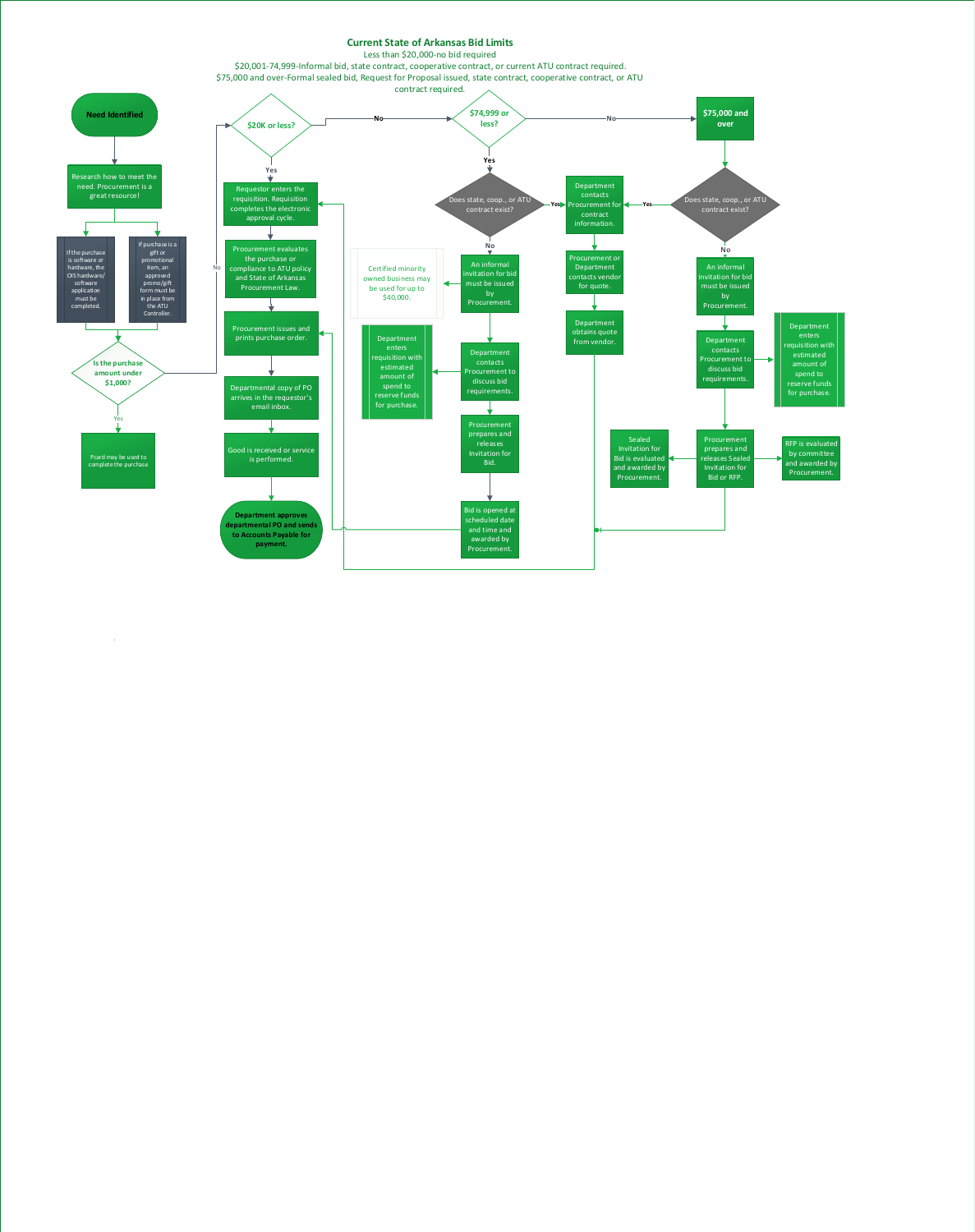#### **RECEIVING FREIGHT**

Upon receipt of the items purchased, please forward the signed departmental copy of the purchase order to Accounts Payable for payment processing.

#### **RETURNS**

If you receive incorrect or damaged merchandise, please contact the vendor to remedy the situation. If the vendor is uncooperative, or this contact does not yield desirable results, please contact Procurement and we will intervene on your behalf.

If you receive the merchandise you ordered but decide not to keep it, call Procurement. We will contact the vendor for a Return Authorization Number. If possible, keep the original packing material for the return shipment. Be aware that you may have to pay a substantial re-stocking charge.

#### **ELECTRONIC REQUISITION TRAINING**

The Banner Electronic Requisition Training Video is available on the Procurement web site. After viewing the video, if you would like to schedule one-on-one training please call 968-0269.

#### **ALSO AVAILABLE ON OUR WEB SITE [www.atu.edu/purchasing](http://www.atu.edu/purchasing)**

Tech Street Addresses Freight Terms P-Card Guidelines Pest Control Schedule State of Arkansas Contracts Terms and Conditions for Orders Vendor Request Forms Voice Mail Instructions Cell Phone Request Forms

#### **STAFF**

Jessica Holloway Director

Jennifer Warren Assistant Director

DeAnna Kile Procurement Manager

> Cindy Hubbard Buyer

Tammy Rye Contracts Coordinator

Kristi Higgs Purchasing Specialist

## **Procurement Guidelines for FACULTY & STAFF**



**Procurement Services Young Building East End 203 West O Street Russellville, AR 72801-2222**

> **Tel: 479-968-0269 Fax: 479-968-0633 [purchasing@atu.edu](mailto:purchasing@atu.edu)**

**[www.atu.edu/purchasing](http://www.atu.edu/purchasing)**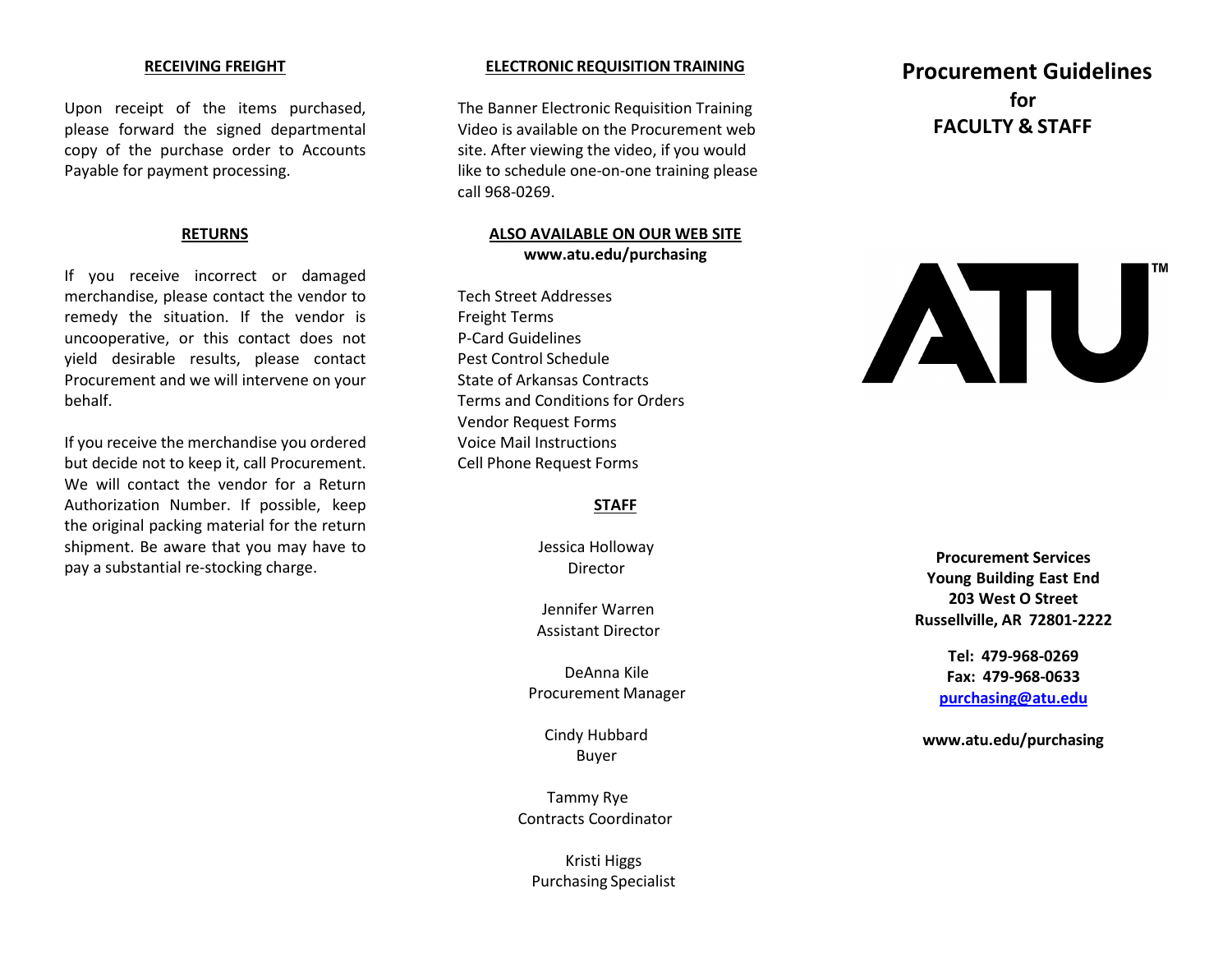#### **GENERAL GUIDELINES**

Only Procurement Services has the authority to issue purchase orders. Requisitions are "requests" for commodities or services, and do NOT constitute a legal order. *Orders placed by an individual without a purchase order are the financial responsibility of that individual.*

If a mandatory State of Arkansas Contract exists for a commodity, the University **MUST** order through that contract (see list on Procurement website for exceptions).

All printing – *regardless of the dollar amount* – must be bid. Printing is defined as "commercial printer's ink, using a commercial printing press, produced on paper". This does NOT include xerographic or digital copies.

Purchases must not be "split" to avoid a bid situation. If requisitions from two or more departments are received for the same commodity, bids will be issued if the total exceeds the Small Order limit.

#### **CONTRACTS AND AGREEMENTS**

Only the following individuals have contractual authority for the University. *Any contract or agreement MUST be signed by one of them and MUST be reviewed by University Counsel.* No one else can legally bind the University and guarantee payment.

#### Russellville Campus:

President Chief of Staff VP for Administration & Finance Assoc. VP Admin and Finance Procurement Director

#### Ozark Campus:

Chancellor at Ozark Campus Chief Fiscal Officer at Ozark Campus

#### **DOLLAR LIMITS FOR PURCHASES**

(Amounts do not include tax)

| \$20,000    | Small Orders:               |
|-------------|-----------------------------|
| or          | For general merchandise,    |
| less        | exclusive of state contract |
|             | and<br>printing items.      |
|             | Generally requires 1 to 2   |
|             | working days to process.    |
| \$20,000.01 | Competitive Bid:            |
| to          | Requires 7 to 10 days to    |
| \$75,000    | process.                    |
| \$75,000.01 | <b>Formal Sealed Bid:</b>   |
| and up      | Requires 3 to 4 weeks to    |
|             | process.                    |

#### **P-CARD**

The Procurement Card (P-Card) is a University Mastercard that is used as an alternative to purchase orders or petty cash. Examples for use of the P-card would be small orders, Internet orders, companies that do not accept purchase orders, etc. Please contact Procurement Services for more information or visit our website at atu.edu/purchasing.

#### **PETTY CASH**

The dollar limit for petty cash is \$75.00. Contact Student Accounts at 968-0271 for additional information.

#### **TRAVEL**

Travel requests must be processed through Travel Services (356-6209).

#### **PROPERTY INSURANCE**

The University carries property insurance through the State of Arkansas Risk Management program. Our deductible is \$25,000 per incident.

#### **CAPITAL OUTLAY**

The definition of Capital Outlay (Equipment) is a cost of \$5,000 or more *per item*, including tax and freight, with a life expectancy of 1 year or more.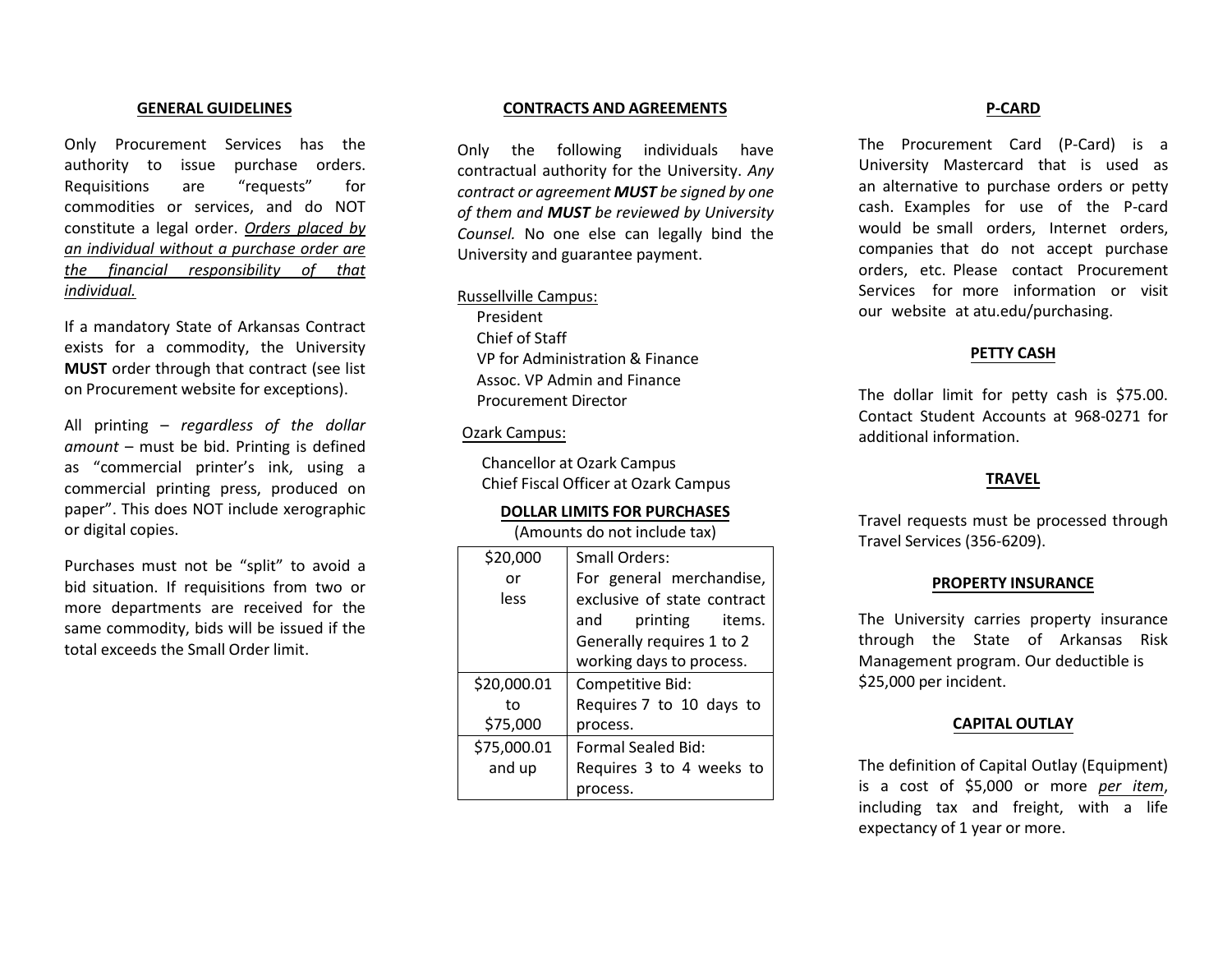# **ATU** Procurement Quick Reference Guide

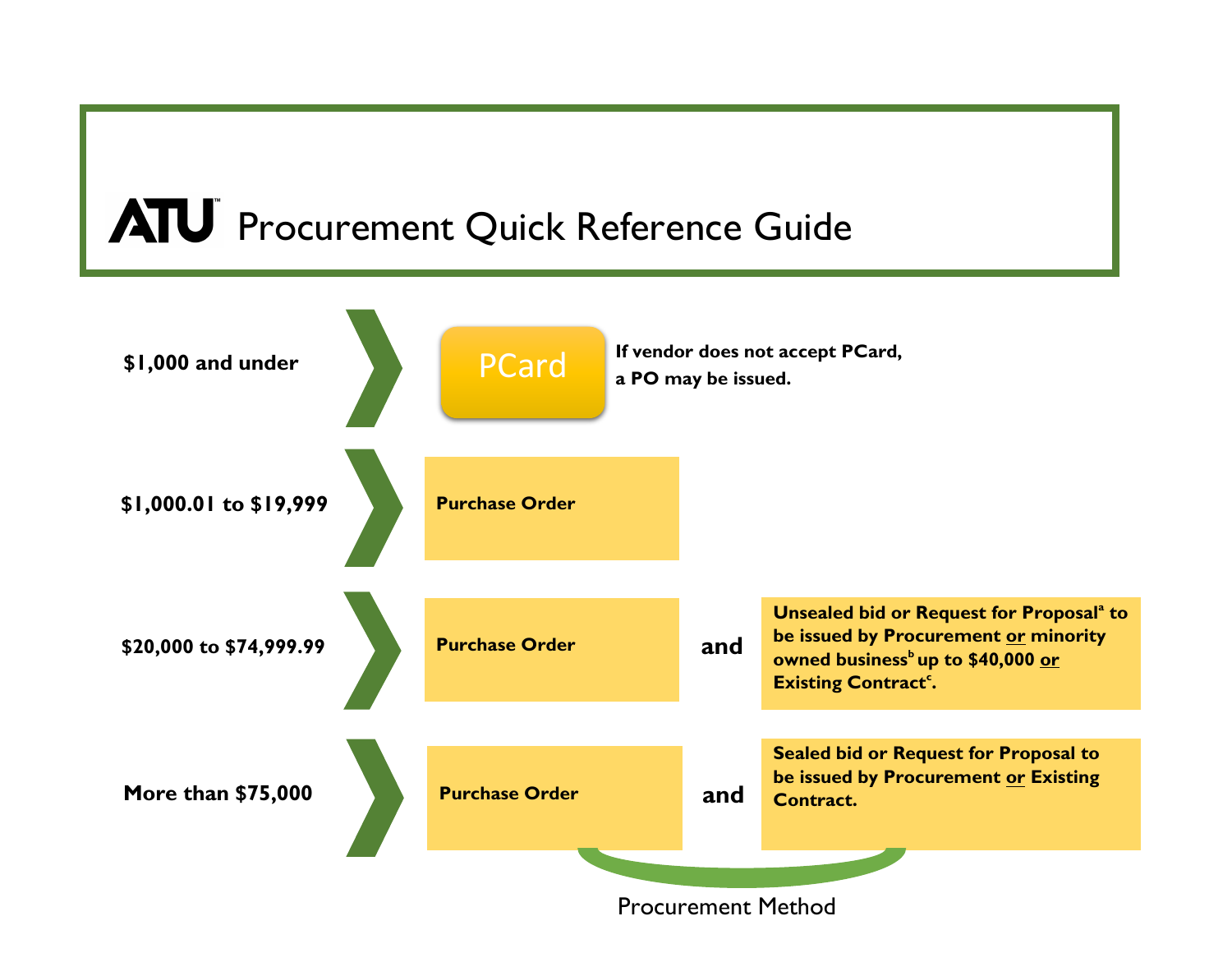# **ATU Procurement quick reference guide**

- **a. Request for Proposal**
	- **An RFP is a form of solicitation used when award is based on a variety of factors including but not limited to cost. Contact Procurement for direction on how to complete an RFP and other options for formal solicitation.**
- **b. Minority Owned Business**
	- **AR Act 1080 allows for double the bid limit to be spent with a minority-owned business and defines minority-owned business as those being 51% or more owned by a lawful permanent resident of the state who is:**
		- o **African American**
		- o **Hispanic American**
		- o **American Indian**
		- o **Native American**
		- o **Disabled Veteran**
		- o **Woman**
- **c. Existing Contracts**
	- **ATU may be able to use existing contracts from the State of Arkansas, intergovernmental contract, and purchasing consortiums.**

# **Things to Remember**

- **Contact Procurement for assistance if you are working on a complex purchase, including purchases with a contract or solicitation.**
- **ATU designates the ability to sign contracts to certain officers. Find the Signature Authority Delegation list [here.](https://www.atu.edu/purchasing/docs/purchasingguidelines%20Aug%202017.pdf)**
- **Dollar thresholds are based on a single procurement or overall contact spend. Artificially dividing procurements to avoid the bid process is a violation of AR State Law.**
- **See atu.edu/purchasing for complete ATU Procurement policy and State of Arkansas Procurement Law.**

**If you have a unique situation not covered in this quick reference guide, contact Procurement for assistance at 479-968-0269 or purchasing@atu.edu.**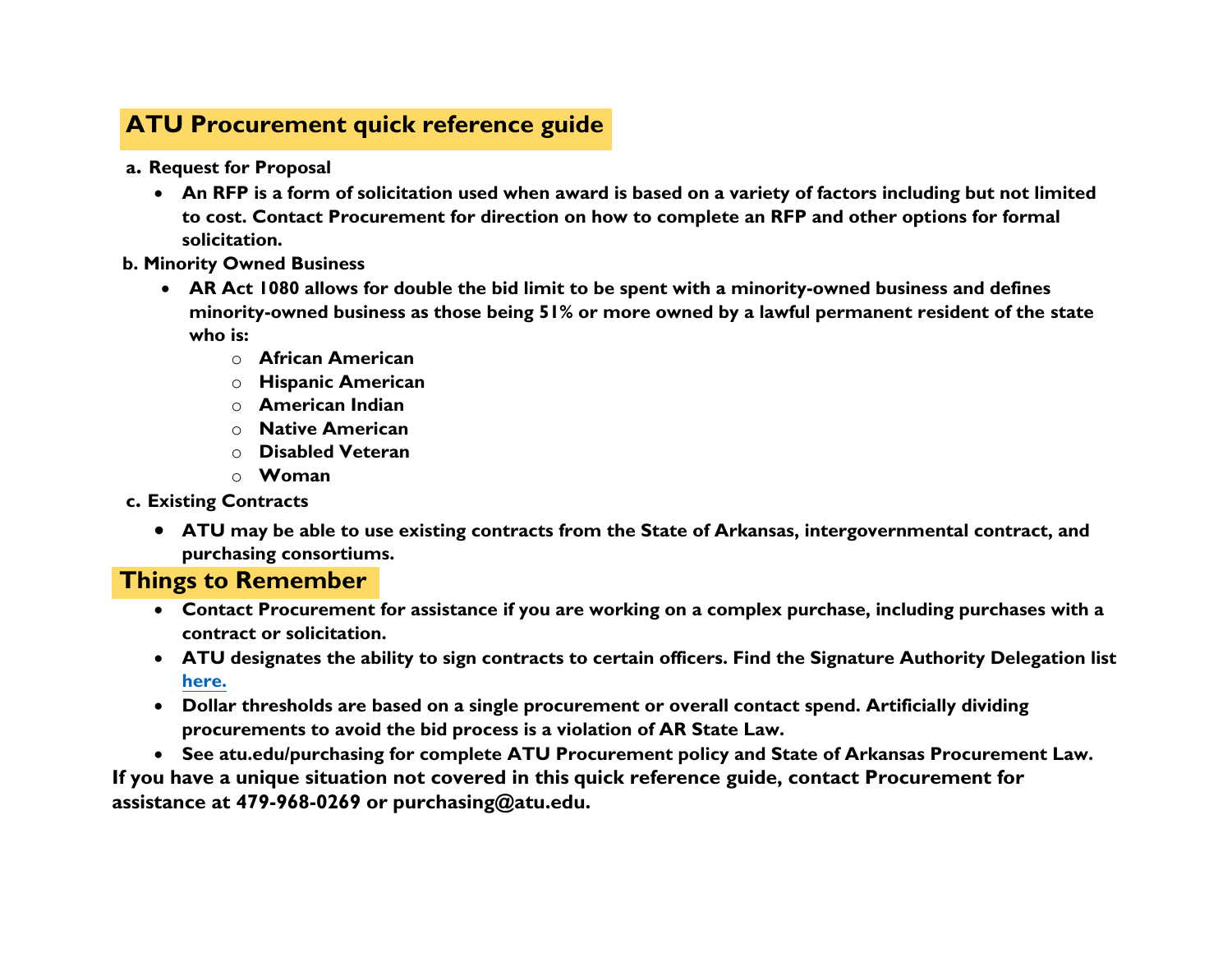# **Tips for Efficient Procurement Processing**

### **Procurement and Travel Services Young Building East End 203 West O Street Russellville, AR 72801 purchasing@atu.edu 479-964-0583 ext 3554**

**What are the two ways that goods or services may be purchased for ATU?**

[The Pcard or purchase o](mailto:purchasing@atu.edu)rder are the only two ways that go[ods or services m](mailto:travel@atu.edu)ay be purchased for the University.

### **Who may purchase items for the University?**

The Agency Purchasing Official, APO, is the sole purchasing authority for the University. The APO's signature is applied to each vendor's copy of a PO and the Pcard program operates under the APO's supervision.

**How is a purchase order produced?** A requisition is entered at the departmental level **before** the purchase is made. Once the requisition has been approved via electronic approvals it lands in Procurement and is processed into a PO.

**Is the department responsible for placing orders using a PO?**  No, Procurement sends the vendor a copy of the PO to place the order. **As an employee, why do I need to request a requisition be entered for a purchase?**

Many faculty members do not hold PCards. A requisition is required to be entered and a PO in place before any order is placed that is not on a PCard.

**I ordered something without a PO in place or Pcard. What do I do?**  Ordering something without a PO or PCard creates an After the Fact (ATF) purchase. You will be required to complete an After the Fact form as well as a requisition. Remember, If the process is followed, and the PO is in place beforehand then Procurement does the ordering for you.

### **Does using the ATF form allow me to avoid entering a requisition?**  No. A requisition is still required.

### **What is the significance of the ATF form?**

The completion of the ATF form and after the fact scenarios alert Finance and your supervisors to the fact that the procurement process has not been [followed and funds have been committed without proper approvals in p](https://www.atu.edu/purchasing/facultystaff.php)lace. Repeated submission of these forms may be indicative of a more serious situation and may require the attention of University administration. Any individual making a purchase without a PO in place or PCard in hand is assuming a personal obligation to the vendor for whom he/she may be held personally liable.

### **Will all approved ATF forms sent to Procurement result in a PO being issued?**

No, a[n After the Fact m](mailto:travel@atu.edu)ay be denied after review by Procurement Services and/or other Finance offices. In this case other funds will need to be used for the purchase.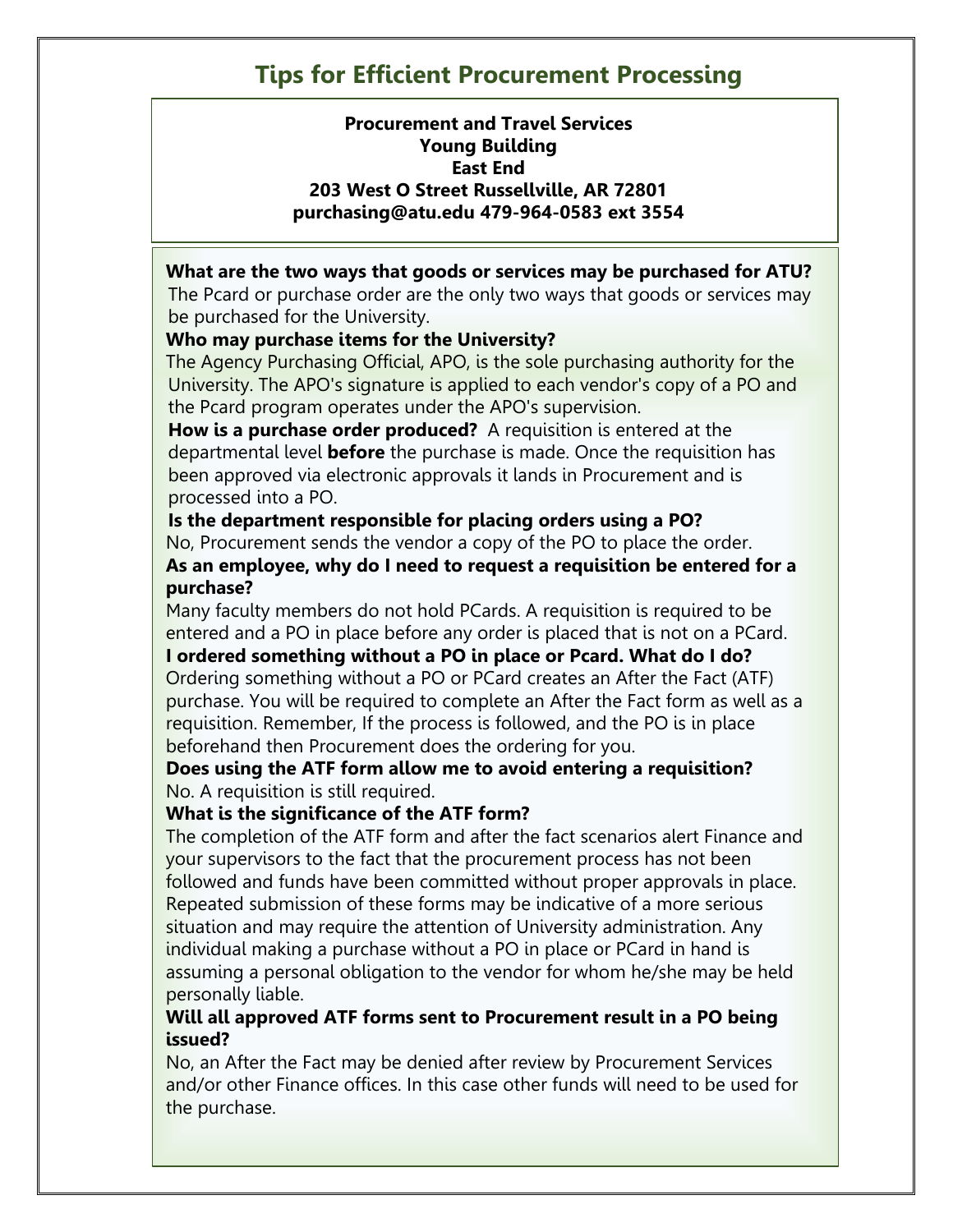# **ATU** Cardholder PCard Quick Reference Guide

**Check your transactions and download your monthly statement at [BOA Global Card Access.](https://spacardportal.works.com/gar/login)**

# Do

- $\checkmark$  Obtain an itemized receipt for each purchase. Including but not limited to date, vendor name, line item detail, type of card used, and total.
- $\checkmark$  Watch your email for PCard program updates and monthly log submission reminders.
- $\checkmark$  Keep your card in a secure location.
- $\checkmark$  Complete your log making sure to enter all transaction information correctly including FOAP information. Watch out for Organization number errors!
- $\checkmark$  Double-check that your statement and log totals match.
- $\checkmark$  Obtain all required original signatures on your log and email a copy of your Excel log to [smitchell28@atu.edu.](mailto:smitchell28@atu.edu)
- $\checkmark$  Submit your hard copy log, statement, and receipts to Procurement before the deadline.
- $\checkmark$  Watch your individual limits to make sure you will not exceed them with an anticipated purchase.
- $\checkmark$  Include a detailed agenda for any conference registrations made on your PCard with your log.
- $\checkmark$  Contact the vendor first to request any lost receipt before completing the lost receipt form.
- $\checkmark$  Contact Procurement at 479-964-0583 ext. 3554 with any questions prior to using your card for any purchase.

# Don't

- Allow anyone else to use your card including another employee.
- **\*** Take cash in lieu of a credit on your card for a return.
- **\*** Charge any items listed on the [non-allowable list.](https://www.atu.edu/purchasing/docs/P-Card%20Non%20Allowable%20List.pdf) Including but not limited to alcoholic beverages, food, travel accommodations, gifts, fuel, any items listed on mandatory agency or state contracts, any item that is to be inventoried and gift cards.
- **\*** Split purchases to avoid exceeding your card limits.
- Use your card for any personal purposes, even with the intent to repay the University.
- **\*** Submit your log late repeatedly or ignore requests for additional information from Procurement Services.
- **\*** Fail to report your lost or stolen card to Mastercard and Procurement Services.